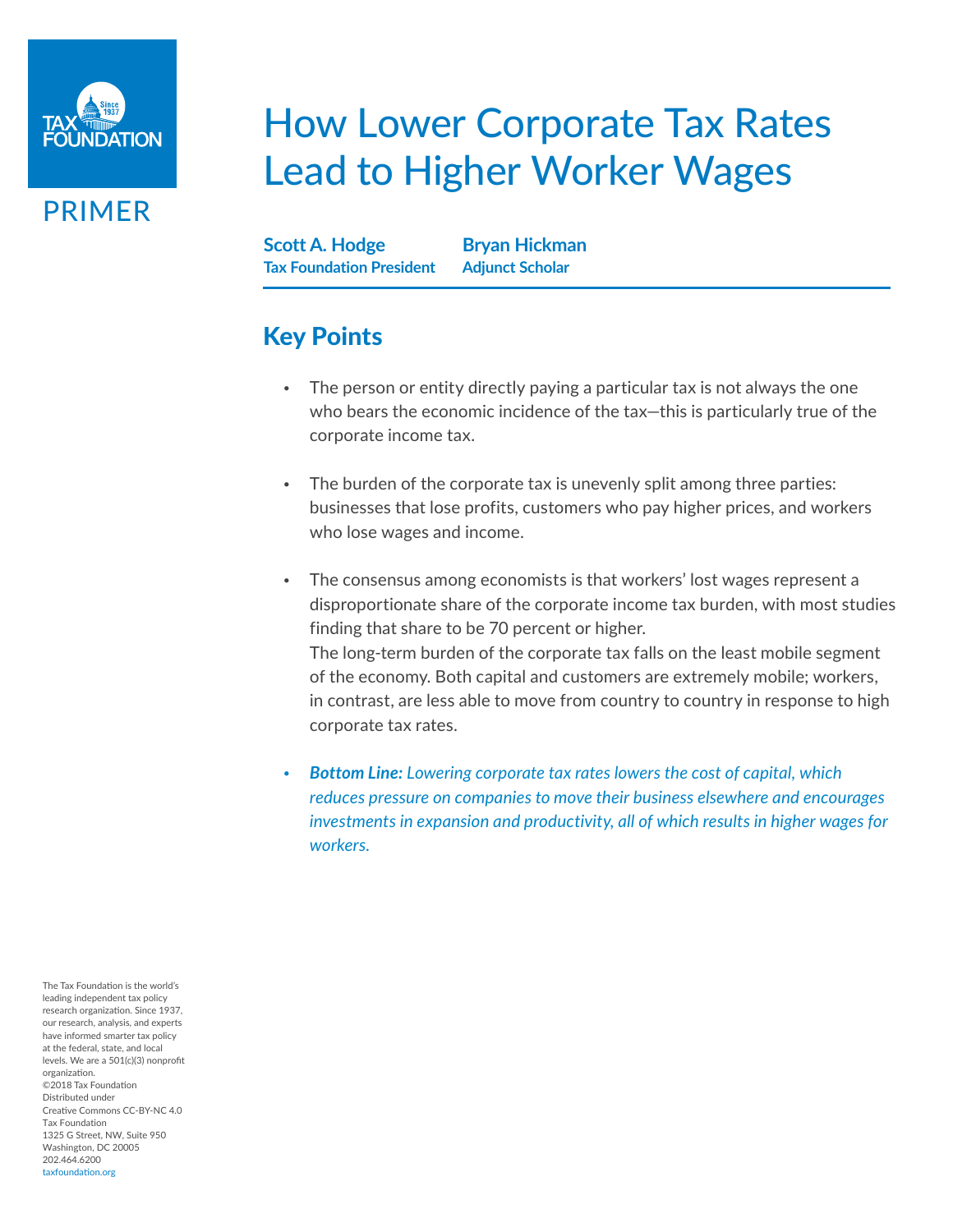#### Introduction

Over the past three decades, in the face of international competition, many countries have opted to lower their corporate tax rates to increase economic productivity and attract investment. As much of the industrialized world considers following suit, an international debate has ensued. The outcome of this debate will largely hinge on the question of how the corporate income tax affects average workers.

The bad news is that most people tend to think that they will not personally benefit from a change in business tax policy. The good news is that the economic evidence on this matter largely favors lowering corporate rates as a means of improving wage growth.

### Who Pays the Corporate Tax?

It has long been recognized by economists that while businesses bear a legal responsibility to pay taxes directly and remit other taxes on behalf of others, the ultimate economic burden of those taxes tends to fall on workers through lower wages, shareholders and owners through lower returns on capital investments, or consumers through higher prices.

Thus, the notion that businesses or corporations should pay their "fair share" of taxes is a rhetorical device, not an actual one. Any attempt to increase the tax burden on corporations will inevitably harm workers, shareholders, and/or customers. The amount of the harm will simply depend upon the type of tax and the economic circumstances in which the tax is levied.

While the economic burden of these taxes may fall on workers or consumers, businesses do typically bear the compliance costs of collecting and remitting these taxes themselves. These costs can be significant and should be considered when assessing the overall economic impact of business taxes.

*Bottom Line: While businesses do have a legal liability for paying taxes, this is different from where the real economic burden of those tax payments falls. Ultimately, people bear the economic burden of corporate income taxes—customers through higher prices paid on the goods they buy; workers through lower wages; and/or, the owners or shareholders of the business through lower dividends or profits.* 

## Hypothetical: A Tale of Two Countries

Economists tell us that, over the long term, the burden of a tax will ultimately be borne by the least mobile factors in the economy. Customers' purchases are very mobile because few people are willing to pay higher prices when cheaper alternatives are available. And, because capital and investments are also very mobile, the clearest way for a company to avoid overly high taxes is to move its business activity to a jurisdiction with lower taxes. Of the three kinds of bearers of the corporate tax burden, workers are the least mobile—not many people are able to move from country to country in response to changes in corporate tax rates.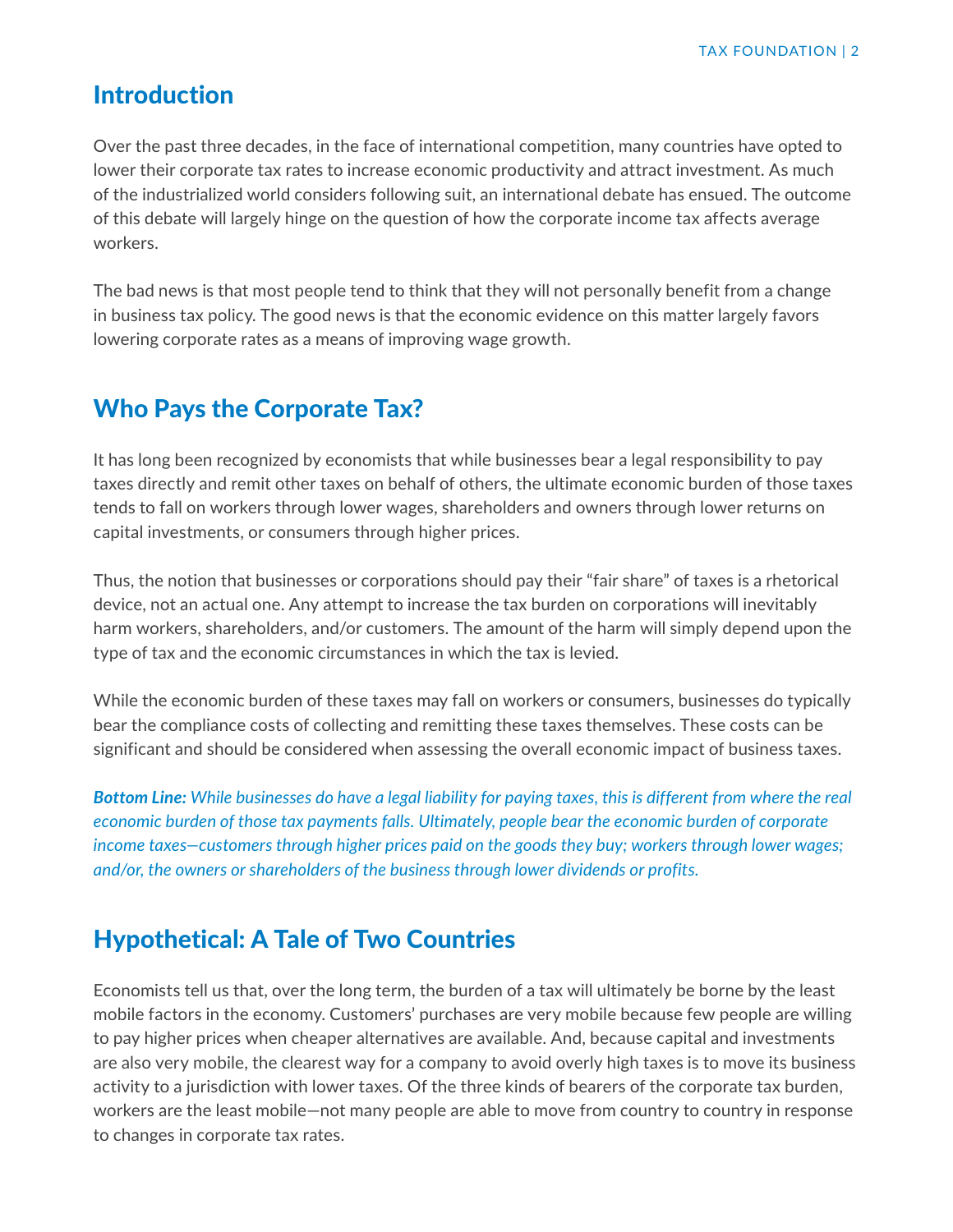For the sake of illustration, let us consider two hypothetical countries–Country A and Country B–and one hypothetical company doing business in both places. Suppose that, in response to various fiscal and economic pressures, the government in Country A imposes a 10 percent hike on corporate taxes. How will that impact the company, its customers, and its employees?

Assuming the company has competitors, it cannot pass much of the burden of the tax hike on to its customers without harming their position in the marketplace. This is particularly true in a global market where lower-priced options from other countries tend to be readily available. In the near term, a company could opt to absorb the tax hike, reducing its profits and avoiding price hikes to remain competitive. But, because capital investments are extremely mobile, it would not be difficult for the company begin shifting its investments and business activity to other locales. As facilities become obsolete in Country A, they may be replaced by facilities in Country B. As that occurs, the burden of the tax hike will ultimately shift to workers in Country A in the form of lower wages and lost income.

Now, suppose that the very same business resides in Country B where, in response to the same pressures, the government chooses to lower corporate tax rates by 10 percent. The company may opt to simply pocket the savings from the tax cut, but, as with the tax hike, it is unlikely to simply absorb new tax benefits for long.

Instead, because the reduced corporate tax rates will reduce the cost of capital in Country B, the company will have more incentive to invest and expand operations there instead of somewhere else, including additional hiring. The company could opt to directly raise workers' wages or invest in improvements to increase productivity. In either case, the workers are primary beneficiaries, as history has demonstrated that a more productive workforce is paid more and enjoys a higher standard of living.

*Bottom Line: Businesses are generally free to move capital in search of better tax conditions, and customers are largely shielded from tax-related price increases by market competition. Workers are essentially stuck with whatever conditions are imposed by their country's tax system. As a result, workers' wages are among both the primary casualties of high corporate tax rates and the principal beneficiaries of corporate rate cuts.* 

#### Literature Review

Economists have studied the economic incidence of the corporate income tax since the 1960s. While many of the earliest studies tended to conclude that owners of capital bore the lion's share of the cost of the corporate income tax, most recent studies are finding that more of the burden is falling on labor, although the precise share depends on various factors and methods of measurement.**1** But, across these different approaches, studies show that workers bear between 50 percent and 100 percent of the burden of the corporate income tax, with 70 percent or higher being the most likely outcome.**<sup>2</sup>**

<sup>1</sup> For an aggregation of such research, see Stephen J. Entin, "Labor Bears Much of the Cost of the Corporate Tax," Tax Foundation, Oct. 24, 2017, [https://](https://taxfoundation.org/labor-bears-corporate-tax) [taxfoundation.org/labor-bears-corporate-tax](https://taxfoundation.org/labor-bears-corporate-tax).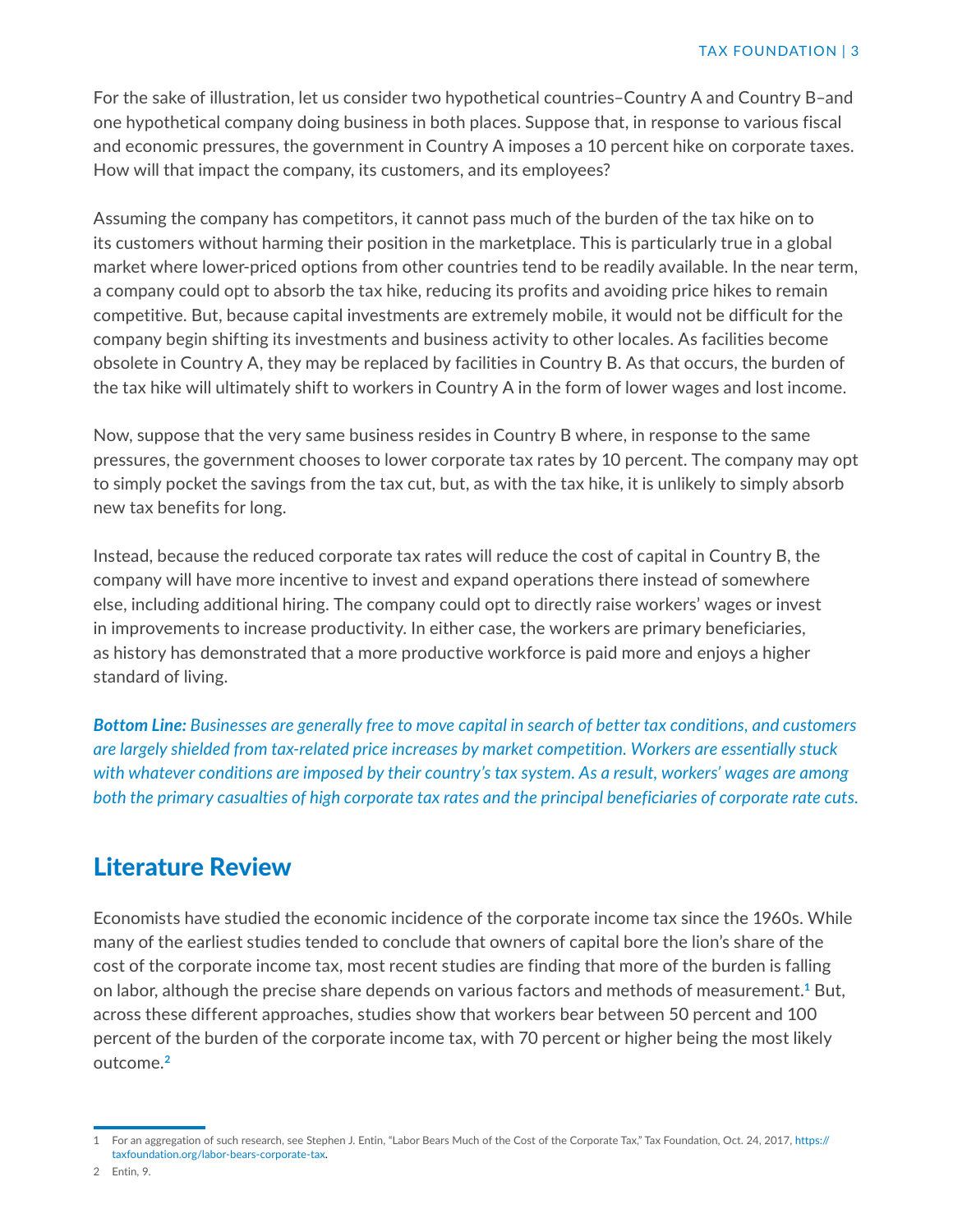When examining the incidence of any tax, it is important to remember that the relevant burden amounts to more than just the raw government revenue figures; it includes additional losses in the economy, particularly lost income and reduced output. In most industrialized economies, the overall size of the wage base is many times the amount of the corporate taxes collected, so a small dollar increase in the corporate tax can have a relatively outsized effect on wages. If a segment of taxpayers suffers wage and income losses that exceed the government's revenue gains from a specific tax, the workers' share of the burden is more than 100 percent. Once again, in studies of the workers' share of the corporate tax burden, a finding like this has not been uncommon.

For example, the Congressional Budget Office reports that corporate income taxes in the U.S. totaled \$297 billion in 2017. By contrast, wages and salaries in the U.S. totaled \$8.3 trillion—27 times larger than corporate tax collections. Noting that disparity, a 2007 working paper by a U.S. Federal Reserve economist found that for every \$1 of corporate income taxes collected by a high tax rate, the overall amount of aggregate worker wages fell by \$4, or 400 percent of the tax increase.**<sup>3</sup>**

Other studies have involved similar comparisons among different state or provincial tax jurisdictions within a single country, where there is greater uniformity among the regions in nontax factors like regulations and political climate than is found in international comparisons. One such study from 2016 compared data from Canadian provinces and suggested that labor bears 75 percent of the economic burden of the corporate income tax.**4** Other studies comparing tax-policy variances across the United States have found that workers bore between 30 percent and 360 percent of the corporate income tax prior to the reforms enacted in December 2017.**<sup>5</sup>**

Another area of research focuses on the extent to which labor has sufficient bargaining power to capture some of the returns accruing to capital. This is most common when returns to capital are higher than normal due to some form of pricing power, and when unions are strong. Insofar as the tax lowers returns available to be shared with labor, labor bears some cost of the tax. One such study of corporate tax changes in 11,500 German municipalities found that, when corporate tax rates were reduced, workers enjoyed 40 percent of the benefits through higher wages. A similar study in the U.S. found that workers captured 54 percent of the benefits when corporate tax rates were lowered. **<sup>6</sup>**

<sup>3</sup> Cited by Entin, 21, [https://www.kansascityfed.org/QeLUe/Publicat/RegionalRWP/RRWP07-01.pdf.](https://www.kansascityfed.org/QeLUe/Publicat/RegionalRWP/RRWP07-01.pdf)

<sup>4</sup> Pouya Ebrahimi and François Vaillancourt, "The Effective of Corporate Income and Payroll Taxes on the Wages of Canadian Workers," Fraser Institute, Jan. 19, 2016, 17.

<sup>5</sup> Cited by Entin, 9.

<sup>6</sup> 6 Both studies are cited in Entin, 10.